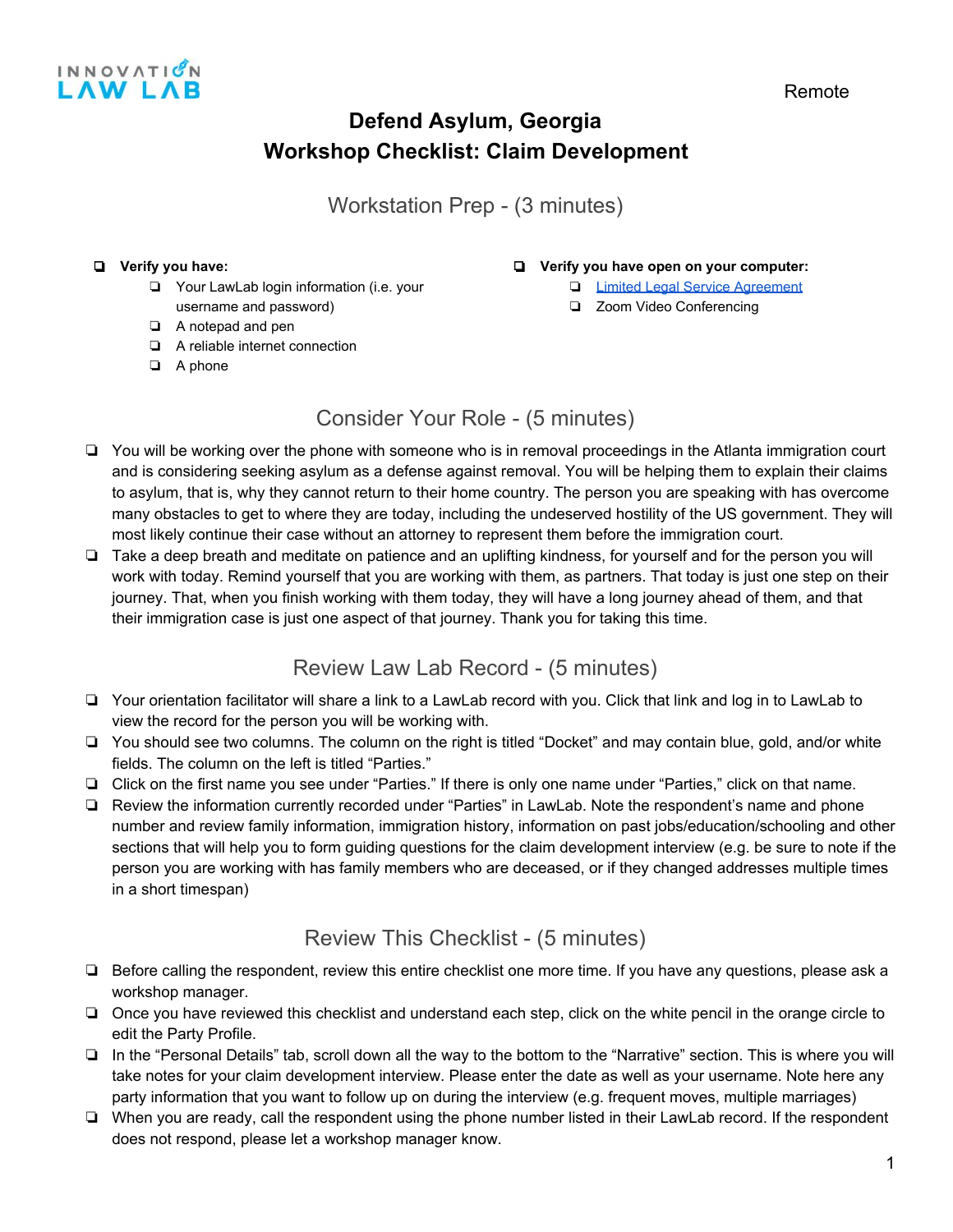

## Introduction (20 minutes)

### ❏ **Introduction**

- ❏ Describe your role as volunteer
	- ❏ *I am a volunteer with Law Lab, an organization that supports people seeking asylum. These workshops are meant to assist individuals in meeting court requirements while they seek legal representation. I am not your legal representative. Today, I'm here to help you fill out your asylum application.It is a long application and for that reason, we normally take two or three workshops to complete it. Law Lab has workshops every month. If you believe you must complete your application today, we can discuss that. Does that sound alright?*
	- ❏ Soy voluntari@ con Law Lab, una organización que apoya a gente en busca de asilo. El propósito de estos talleres es asistirle a cumplir con los requerimientos de la corte mientras que ud busca un representante legal. Yo no soy su representante legal. Hoy dia estoy aquí para ayudarle a llenar su aplicación de asilo. La aplicación es bastante larga, pues por eso, suele requerir dos o tres talleres para cumplirla. Tenemos talleres cada mes. Si cree que hay que completar la aplicación hoy, podemos considerarlo. Si no, enfocaremos en la primera sección por hoy. Le parece bien?
- ❏ Confirm the objectives of today's session
	- ❏ *Today, we'll focus on the reasons you cannot return to the country where you have legal status and I'll be helping you to complete your asylum application.*
	- ❏ Hoy dia, enfocamos en las razones por las cuales no puede volver al país donde tiene estatus legal y le ayudare a llenar su aplicación de asilo.
	- ❏ **For most people, this is a very difficult conversation. Make sure the person you are working with knows:**
		- ❏ **They can ask for a break**
		- ❏ **You know that this can be very hard**
- ❏ **Describe this checklist**
	- ❏ *I have a checklist to make sure we don't forget to talk about anything important today. We'll go through our conversation in the order of this checklist. Before anything else, I want to confirm that we have your information correctly recorded, review a statement of understanding, and confirm that you know how to check when you have your next court date. Ok?*
	- ❏ Tengo una lista de temas para que no olvidamos de hablar de nada importante hoy. Procederemos en este orden. Antes que nada, quiero confirmar que tenemos sus datos guardado correctamente, repasar una declaración de entendimiento, y confirmar que ud sabe cómo chequear cuando tiene su próxima audiencia de corte. Bien?

### ❏ **Confirm eligibility for pro se services**

- ❏ Confirm that the respondent is not currently represented
	- ❏ *If they are represented, PAUSE and inform workshop manager*
- ❏ **Review limited legal service agreement**
	- ❏ Inform the respondent that you would like to read them the limited legal service agreement. Pause for questions after each numbered paragraph, and again at the end.
	- ❏ **Sign that you have reviewed limited legal service agreement with the respondent**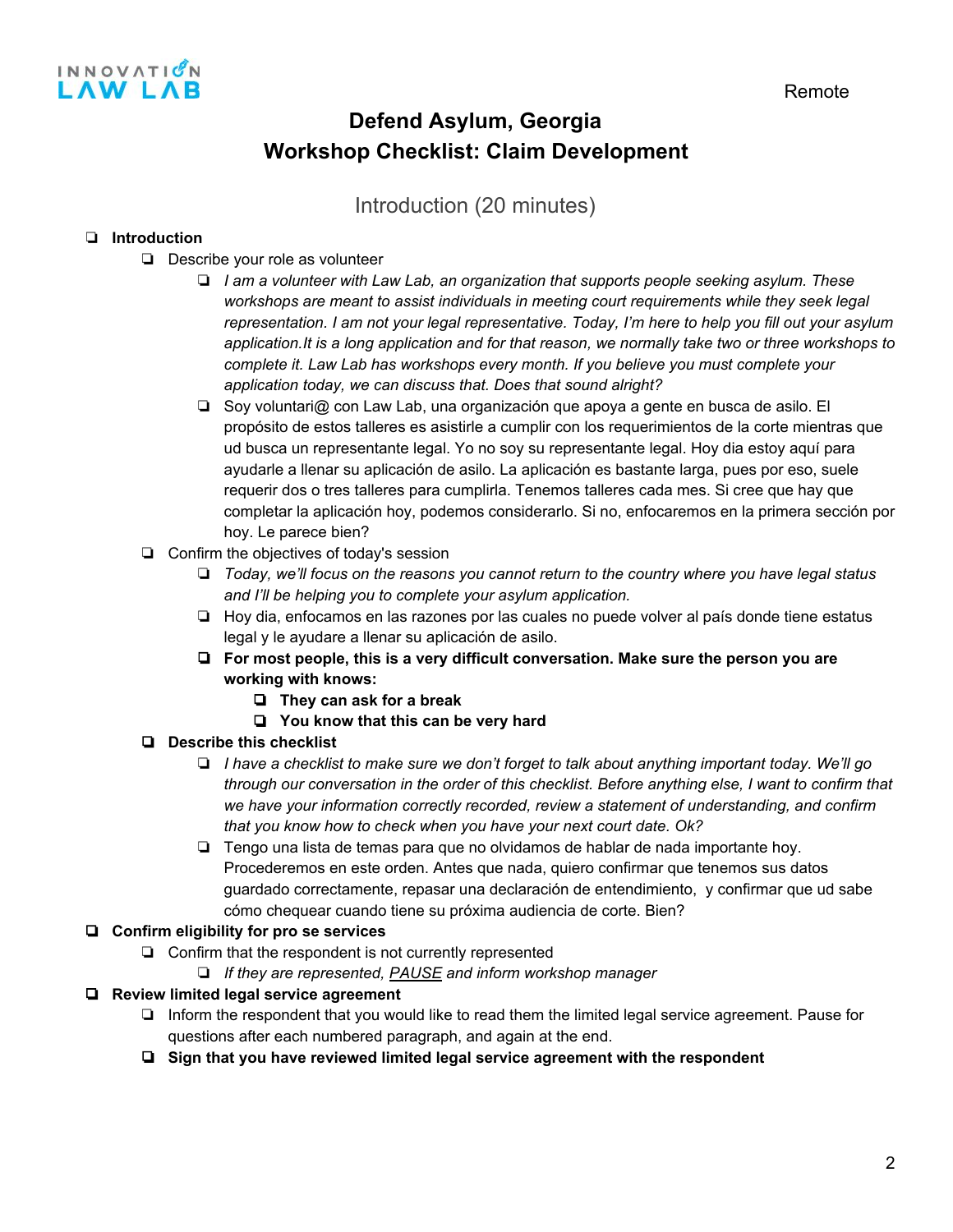

## Claim Development Interview (90 minutes)

### ❏ **Confirm contact info in LawLab:**

- ❏ Confirm name spelling, address, and phone number.
- ❏ Ask if they have alternate phone numbers, an email address, or a facebook account where we can contact them.

### ❏ **Ask whether the proposed schedule for the day works:**

- ❏ Let them know you are about to start asking them many questions, and that this will take about 1½ hours. All of the questions you will be asking are important for helping them to fill out their application.
- ❏ If either of you needs to take a short break, you should feel free to say so.
- ❏ After 1½ hours, you'll take a break for about 1 hour to organize your notes.
- ❏ After the break, you'll call back to ask a few more questions and explain next steps.
- ❏ **Open** the "Parties" section again in LawLab. Scroll to the bottom of the "Personal Details" tab, to the "Narrative" field. Enter the date and your username. You will take notes in this section.
- ❏ **Begin Interview** with respondent. Try to open with questions about their childhood. For example: "Can you tell me about your childhood? Where were you born? Who lived with you? What was your home like?" Proceed chronologically insofar as possible.
	- ❏ Childhood
	- ❏ Early Family life
	- ❏ Teenage life
	- ❏ Livelihood
	- ❏ Adult life
	- ❏ Adult family life
	- ❏ Intimate and family relationships
	- ❏ Other comments:
- ❏ **Break:** After about 80 minutes, you will receive a 10-minute notice from the workshop manager. Find time in the next 10 minutes to tell your partner you both will have a chance to take a break here, and that you will work on organizing their narrative. They can expect a call back within an hour or so for follow-up questions.

### Case Rounds (30 minutes)

#### ❏ **Case Rounds**

- ❏ Join the claim development team in the video conference
- ❏ Share 2 to 5 minute summaries of personal narratives and claims identified thus far
- ❏ Identify potential claims and follow up lines of inquiry

#### ❏ **Recording individual claims**

- ❏ Open the "Parties" section in Law Lab and click on the last tab, "Asylum Assistant." Take 15 to 30 minutes to transfer your narrative notes into the Asylum Assistant tab.
- ❏ Take the time you need to transfer each claim from the narrative into Asylum Assistant as a separate claim module. The information under each claim will NOT transfer automatically to the I-589, so you can add or copy/paste as many relevant details as you like.
- ❏ Remember to record both past harms and fear of future harms. Make sure to include all elements of each claim: a harm, a persecutor, and a motive. Take note of any missing information for follow-up.
- ❏ When ready, please mute yourself, review your notes, and call back the person you are working with.